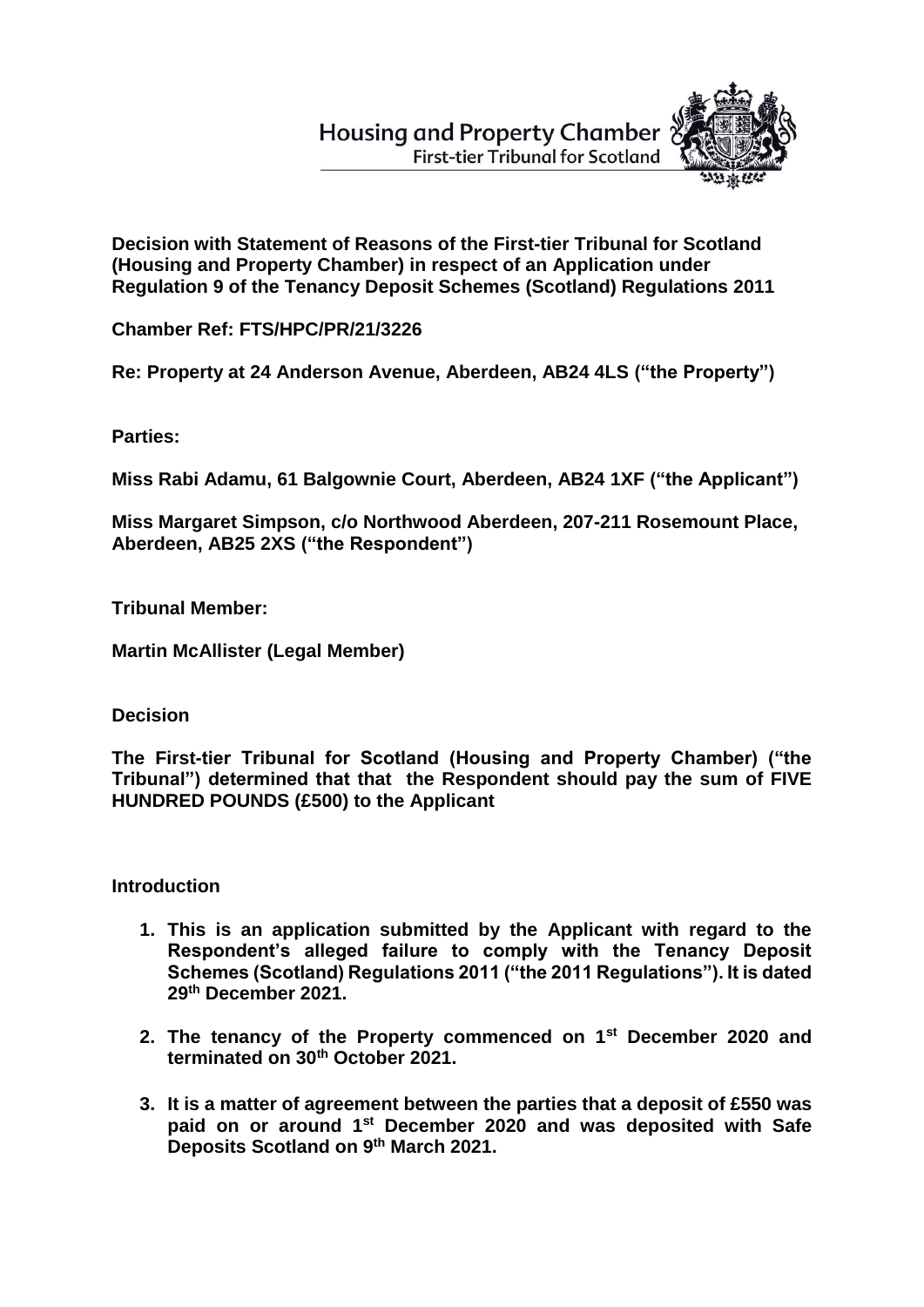- **4. After the tenancy had terminated, the Applicant received return of £277.50 from Safe Deposits Scotland after deductions for cleaning and breakages.**
- **5. Prior to the application being accepted for determination, the Applicant requested the letting agent, Northwood Aberdeen, to provide the residential address of the Respondent and this was not provided.**
- **6. On 14th February 2022, the Tribunal made a Direction under Regulation 16 of the First-tier Tribunal for Scotland Housing and Property Chamber (Procedure) Regulations 2017 requiring that the residential address of the Respondent be provided to it. This Direction was not complied with.**
- **7. On 28th February 2022, the Respondent sent an email to the Tribunal indicating that she relied on her letting agents, Northwood Aberdeen to deal with all matters in connection with the tenancy and that she was content to allow them to represent her at the case management discussion.**
- **8. On 28th February Northwood Aberdeen submitted written representations.**

**Case Management Discussion of 17th March 2022**

- **9. A case management discussion was held by teleconference on 17th March 2022. The Applicant was present. The Respondent was not present and was represented by Ms Juliet McPherson of Northwood Aberdeen.**
- **10.Ms McPherson said that she did not know why the Direction had not been responded to. She said that the Respondent lives in New Zealand but that she did not have her residential address and that she communicated with her only by email.**
- **11.The Applicant said that she was not aware that the deposit had been unprotected until she got an email from Safe Deposits Scotland indicating that it had been lodged with them on 9th March.**
- **12.Ms McPherson referred to the written representations which had been lodged by Northwood and referred to various points contained therein. She said that Northwood managed around eight hundred properties and had been in business for thirteen years. She said that it had a process in place for ensuring that tenancy deposits are placed with an approved tenancy deposit company. The representations state that, in relation to the deposit relating to the Property, this was a one off error caused by a change in computer software which coincided with the appointment of a new Finance Manager.**
- **13.Ms McPherson said that Northwood had discovered the error when it had carried out an audit. She said that from the point of receipt of the deposit**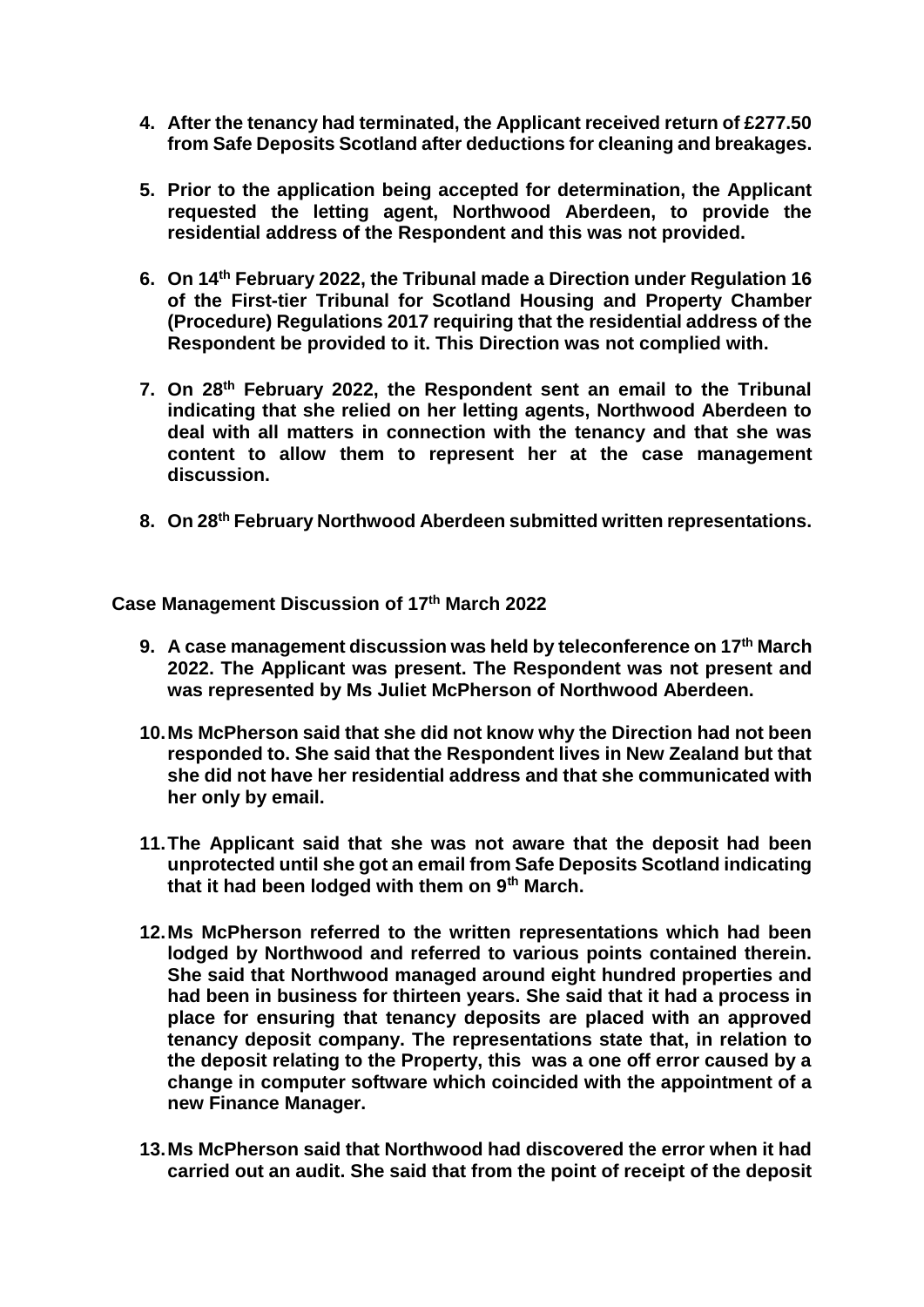**from the Applicant to the lodging with Safe Deposits Scotland, it had been kept safely in Northwood's client account and that, at no time, were the funds at risk.**

- **14.Ms McPherson said that robust procedures had been put in place to ensure that such an event did not occur again and she referred to training which had been given to existing staff and induction training to new staff.**
- **15.Ms McPherson stated that Northwood Aberdeen would relieve the Respondent of the obligation of paying any financial award which the Tribunal might make.**
- **16.The Tribunal indicated that it was minded to make a payment order requiring the Respondent to pay the sum of £500 to the Applicant. It considered that there was an issue which required to be addressed and that is the fact that the Respondent is in New Zealand and her residential address is unknown. There could therefore be difficulties in the Applicant enforcing the payment order. Any order would be made against the Respondent and not the letting agent.**
- **17.Ms McPherson was candid in stating that Northwood Aberdeen would be paying any sum awarded by the Tribunal. Northwood Aberdeen is acting as an agent for a principal who is not within the jurisdiction of Scotland. It does not have the principal's address. The agent contracted on behalf of the principal because it signed the lease. It is possible, in law, that Northwood Aberdeen would be deemed to be responsible for the debt of its principal in connection with the Property. The Tribunal did not consider that this was a matter which it required to determine but considered that it is for the Respondent or Northwood Aberdeen to make proposals with regard to how any payment order would be paid to the Applicant.**
- **18.The matter was continued to a case management discussion to be held on 29th April 2022.**

### **Case Management Discussion of 29th April 2022**

**19.The case management discussion was held by teleconference on 29th April 2022. The Applicant was present and Ms Juliet McPherson of Northwood Aberdeen represented the Respondent.**

### **Consideration of Application**

**20.There were no matters of dispute between parties with regard to the factual position and the Tribunal considered that there was no requirement for a Hearing to be fixed.**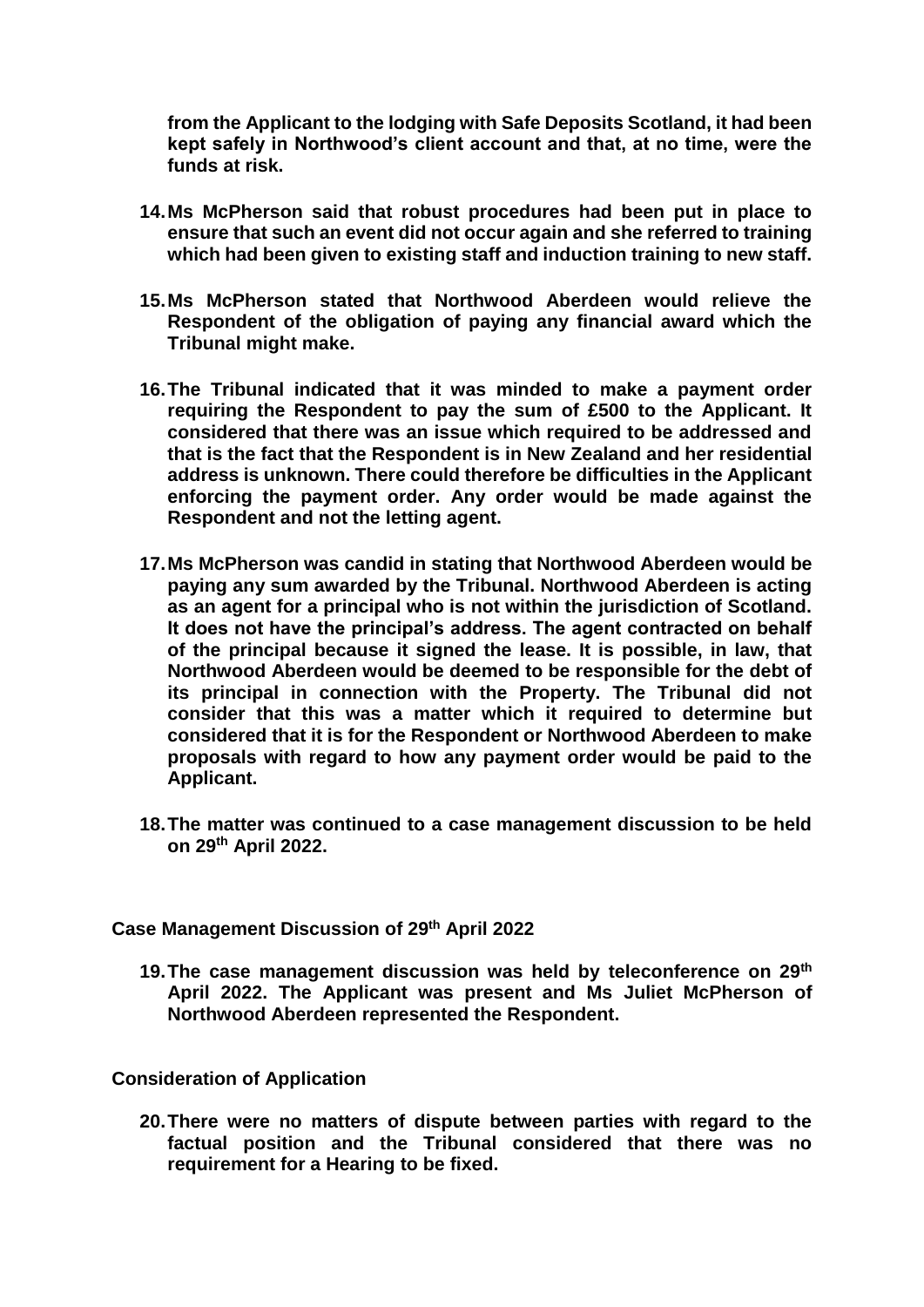### **The Law**

# **The Tenancy Deposit Schemes (Scotland) Regulations 2011**

*3. (1) A landlord who has received a tenancy deposit in connection with a relevant tenancy must, within 30 working days of the beginning of the tenancy—*

*(a)pay the deposit to the scheme administrator of an approved scheme; and*

*(b)provide the tenant with the information required under regulation 42.*

*(2) The landlord must ensure that any tenancy deposit paid in connection with a relevant tenancy is held by an approved scheme from the date it is first paid to a tenancy deposit scheme under paragraph (1)(a) until it is repaid in accordance with these Regulations following the end of the tenancy.* 

*(3) A "relevant tenancy" for the purposes of paragraphs (1) and (2) means any tenancy or occupancy arrangement—*

*(a)in respect of which the landlord is a relevant person; and*

*(b)by virtue of which a house is occupied by an unconnected person,*

*unless the use of the house is of a type described in section 83(6) (application for registration) of the 2004 Act.* 

*9. (1) A tenant who has paid a tenancy deposit may apply to the sheriff for an order under regulation 10 where the landlord did not comply with any duty in regulation 3 in respect of that tenancy deposit.* 

*(2) An application under paragraph (1) must be made by summary application and must be made no later than 3 months after the tenancy has ended.* 

*10. If satisfied that the landlord did not comply with any duty in regulation 3 the sheriff—*

*(a) must order the landlord to pay the tenant an amount not exceeding three times the amount of the tenancy deposit; and*

*(b) may, as the sheriff considers appropriate in the circumstances of the application, order the landlord to—*

*(i) pay the tenancy deposit to an approved scheme; or*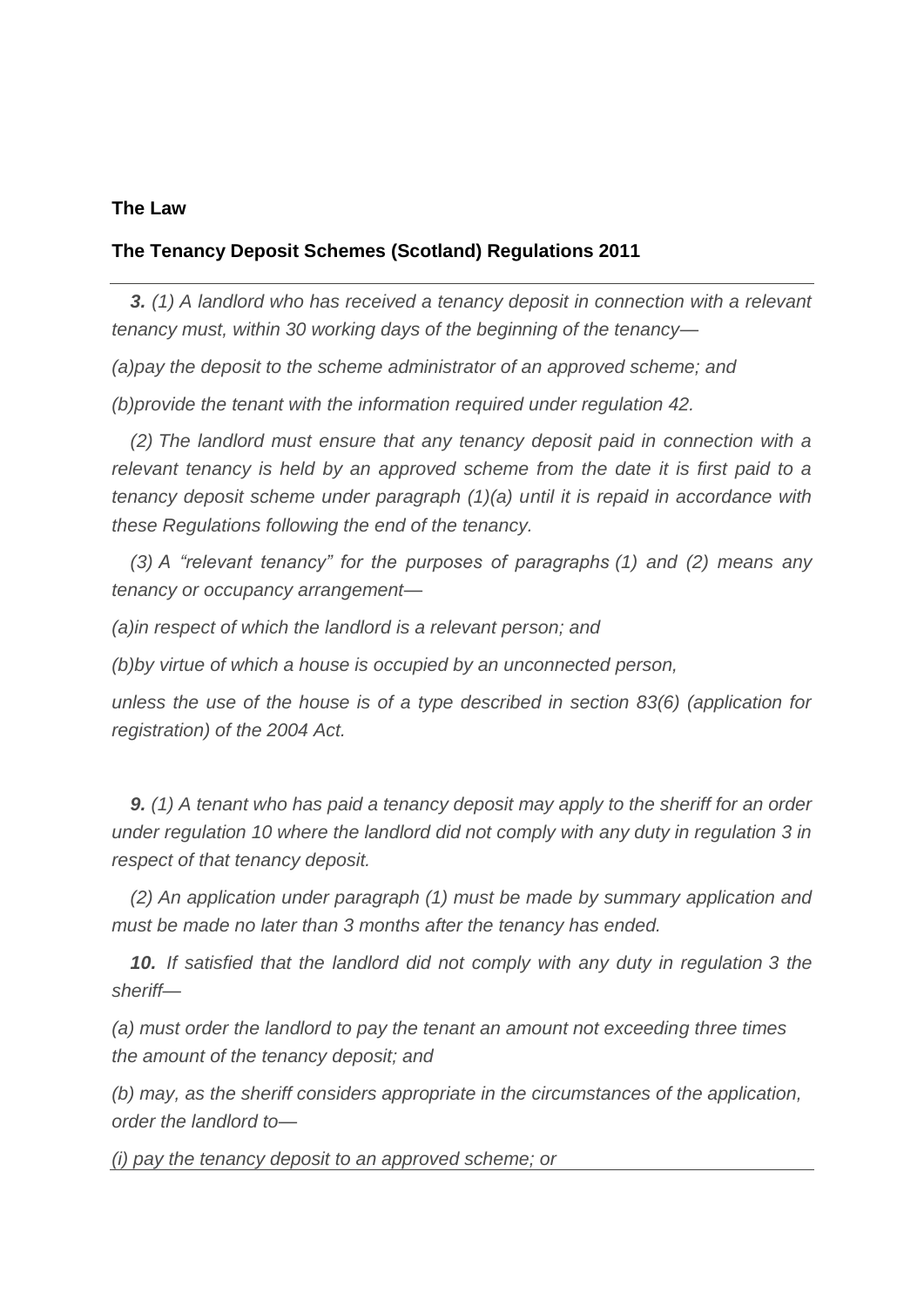- **21.The application had been lodged within three months of the end of the tenancy and was therefore timeous.**
- **22.In considering matters, the Tribunal had regard to the information provided to it by written representations and at the case management discussion.**

# **The Sanction**

- **23.The creation of regulations to cover tenancy deposits was to protect tenants' funds and provide a structured process of dispute resolution. The Respondent received £550 as a deposit but did not lodge it with an approved deposit scheme.**
- **24.The tenancy was for a period of eleven months and, for just under two months, the deposit was unprotected and should have been lodged with a tenancy deposit scheme.**
- **25.The Regulations are clear in stating that, where there is a breach such as this, the Tribunal must make an order requiring a Landlord to pay a Tenant a sum not exceeding three times the amount of the tenancy deposit. The amount is a matter of judicial discretion and must reflect what is a fair, proportionate and just sanction, having regard to the purpose of the Regulations and the gravity of the breach. It is a balancing exercise.**
- **26.In this particular case, the Tribunal weighed all the circumstances and had regard to the fact that the deposit was unprotected for part of the tenancy but, set against that is the fact that the tenancy deposit was protected before the end of the tenancy and the Applicant had the benefit of the adjudication process of the tenancy deposit scheme.**
- **27.The Tribunal also noted that the letting agent had accepted that it had made an error and that it had, as soon as it discovered that the deposit had not been appropriately lodged, taken steps to deal with it.**
- **28.The Tribunal accepted that the letting agent had taken steps to establish a process to avoid future incidents such as the one which occurred with the Property.**
- **29.The Tribunal had regard to and adopted the approach of the Court in Russell- Smith and Others v Uchegbu (2016) SC EDIN 64 where the Sheriff had effectively stated there to be two broad aspects to the sanction. The first was the period of time the deposit was unprotected and the second**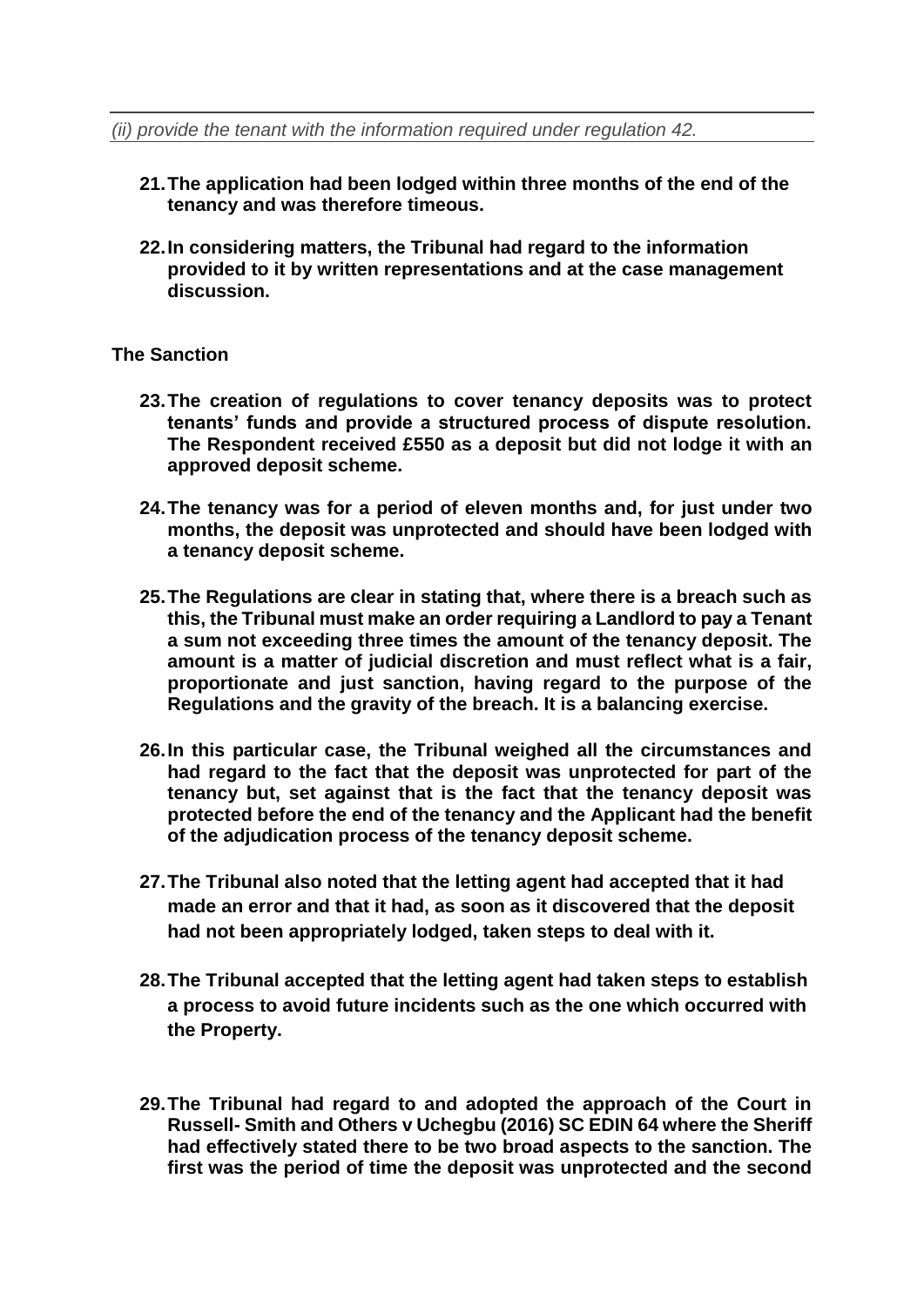**is a sum to reflect a weighting taking into account the particular circumstances of the case including the landlord's experience etc.** 

- **30.The deposit should have been protected by 13th January 2021 taking into account working days. It was unprotected for a period of fifty four days. The term of the tenancy was three hundred and thirty four days. It is considered that the appropriate starting point for the sanction should therefore be £200 and, in coming to this figure, the Tribunal had regard to the relatively short period that the tenancy deposit had been unprotected.**
- **31.The Respondent had been aware of its responsibility to lodge the tenancy deposit with an approved scheme. It had a system in place and it failed. To its credit, the letting agent discovered the error itself, took action to deal with the deposit appropriately and set up procedures to ensure a better system is in place for the future. Set against that is the fact that the letting agent is a company in the business of dealing with rental properties and both landlords and tenants have an expectation that it should exercise its duties in a correct and professional manner. The Tribunal considered that the financial penalty to reflect the second aspect referred to in the Russell- Smith case is fairly set at £300.**
- **32.The note issued after the case management discussion of 17th March 2022 had canvassed the possibility of the Tribunal making an payment order of £500. The Applicant said that she had read the note and understood that any award was of a discretionary nature and it was for the Tribunal to decide what is appropriate. Ms McPherson said that she was content to rely on whatever order the Tribunal considered appropriate.**
- **33.The Tribunal determined to make a payment order requiring the Respondent to pay the sum of £500 to the Applicant. At the case management discussion on 17th March 2022, the Tribunal had raised concerns about making an order against a landlord residing in new Zealand whose address is unknown.**
- **34.Ms McPherson said that Northwood Aberdeen would be paying any sum awarded by the Tribunal. She said that any payment order would be dealt with by her company within thirty days of service of the order. In making such an undertaking, Ms McPherson acknowledged her company's responsibilities as a registered letting agent and possible consequences for it if it did not comply with the undertaking she had given on its behalf.**

# **Right of Appeal**

**In terms of Section 46 of the Tribunal (Scotland) Act 2014, a party aggrieved by the decision of the Tribunal may appeal to the Upper Tribunal for Scotland on a point of law only. Before an appeal can be made to the Upper Tribunal, the party must first seek permission to appeal from the First-tier Tribunal. That party must**